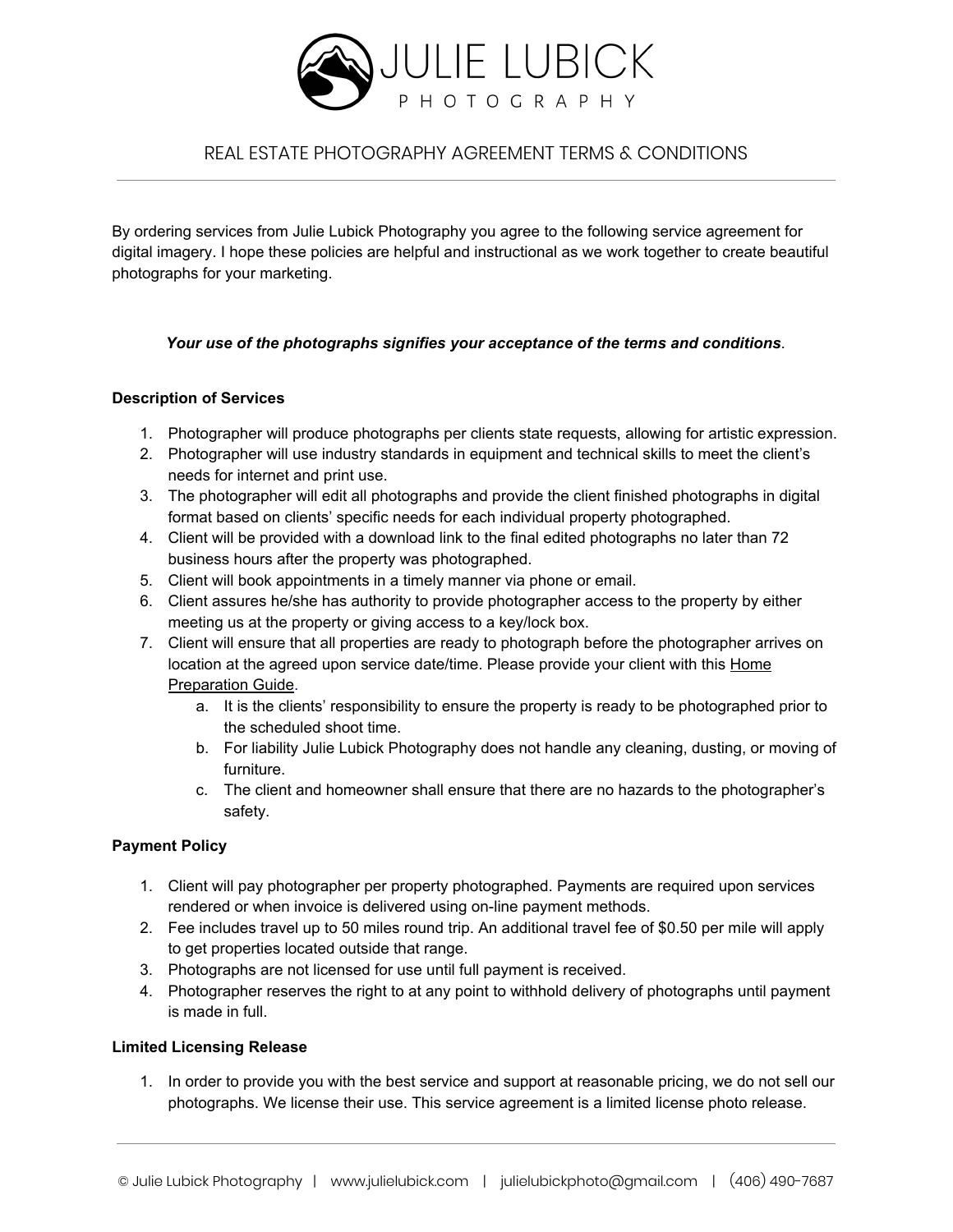

# REAL ESTATE PHOTOGRAPHY AGREEMENT TERMS & CONDITIONS

- 2. All photographs and rights relating to them including copyright, advertising, those not expressed, and ownership rights in the media in which the photographs are stored remain the sole and exclusive property of the photographer.
- 3. Client is granted a nonexclusive limited usage non-transferable license for the express purpose of marketing the property that is for sale and/or lease. You are permitted to post our photos on multiple listing services (MLS), website, print flyers or run print ads to market the property. Credit line of "© Julie Lubick Photography" is required with photos when applicable, including social media sites.
- 4. The photographs may not be sold or given to any third party (for example: homeowners, builders, architects, designers, other real estate agents). Client agrees to refer anyone to the photographer for licensing rights and fees.
- 5. For image integrity, and quality control we ask that images not be altered once delivered. Requested additional image editing will be done by Julie Lubick Photography, added fees may apply.
- 6. No rights are transferred to the client until full payment is received. This license is nontransferable and ends when each property is sold, withdrawn or expired. Images cannot/will not be made available to another agent who takes over an expired or withdrawn listing. Unauthorized use of images is a copyright violation, and will result in termination of this contract.

#### **Cancellation or Rescheduling Policy**

- 1. A minimum of 24 hours notice prior to the agreed date and time is required. Any cancellation or rescheduling made with less than 24 hours notice will result in a cancellation fee of \$50.00 up to full payment at the photographers discretion.
- 2. If the photographer arrives on location at the agreed upon service date/time and determines that the property is not ready to be photographed and must be rescheduled, full payment is required.

## **Re-Shoot Policy**

- 1. Interior photographs require a minimum of a \$50.00 fee up to full cost. This will be based upon the number of photographs needing to be re-shot.
- 2. Seasonal re-shoots of exterior that require less than 5 photos a \$25.00 fee is due. Seasonal re-shoots of exteriors that require more than 5 photos a \$50.00 fee is due.

## **Social Media Use**

- 1. Images may be posted on client's social media (Facebook, Instagram, Twitter, etc.) feeds. Including personal feed, agent's business feed or agency's feed for the marketing purposes of the property only.
- 2. When possible provide a credit line of: "© Julie Lubick Photography"